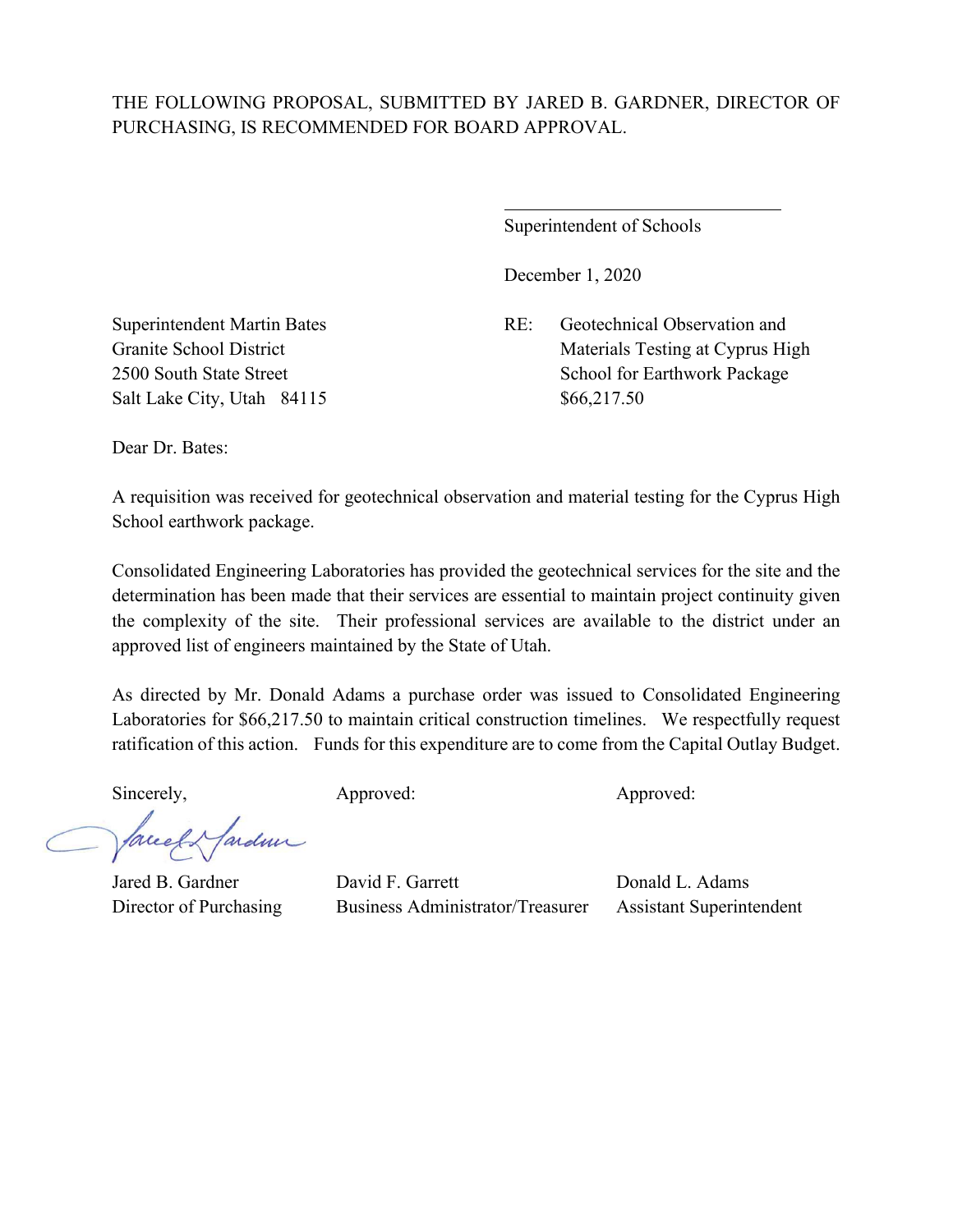

**Support Services** 2500 S. State Street Salt Lake City, UT 84115

385-646-4597 Fax 385-646-4351 [www.graniteschools.org](http://www.graniteschools.org/)

November 25, 2020

Superintendent Martin W. Bates Granite School District 2500 South State Street Salt Lake City, Utah 84115

## SUBJECT: **Ratification for Geotechnical Observation and Materials Testing**

Dear Dr. Bates,

Consolidated Engineering Laboratories provided the geotechnical investigation services for the new Cyprus High School site. The determination has been made that their construction observation and construction testing services are essential to maintain project continuity given the complexity of the site. Their professional services are available to the district under an approved list of engineers maintained by the State of Utah. As such, a purchase order was issued to Consolidated Engineering Laboratories for \$66,217.50 to maintain critical construction timelines. Grading and site work began on November 23, 2020. As such we needed to release the contract before the scheduled December 1, 2020 board meeting. Funding will be taken from the Capital Outlay Budget. We respectfully request ratification of this action.

Respectfully,

 $O(10)$ 

Donald Adams Assistant Superintendent, Support Services